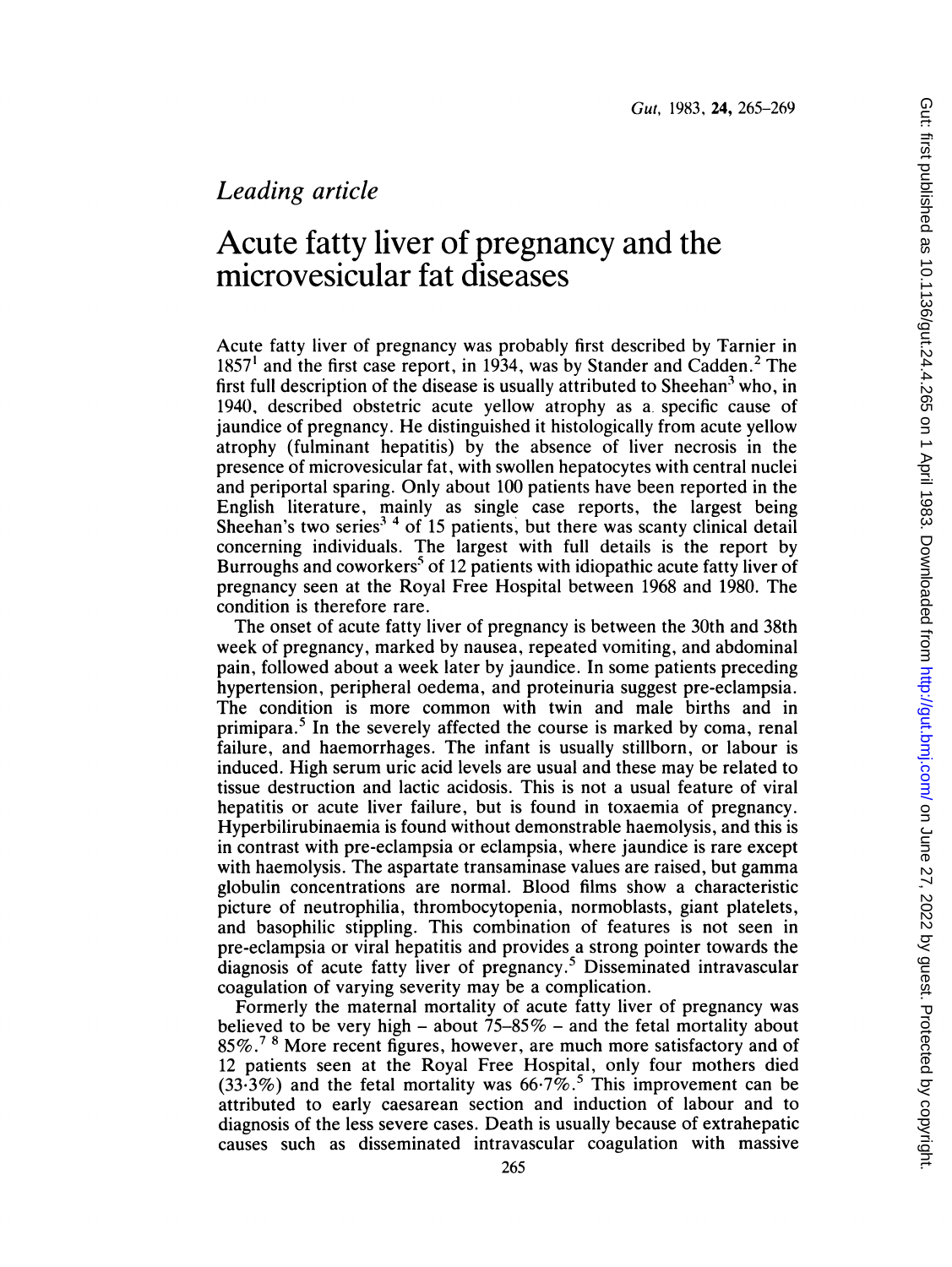haemorrhage and renal failure, which do not occur in the less severely affected.<sup>9</sup> The non-fatal form of the disease is well described by Bernuau and colleagues from Paris.<sup>10</sup> None of their four patients developed coma and the course was remarkably benign. Failure to recognise milder acute fatty liver results from not considering the diagnosis more often in any patient during the last trimester of pregnancy who becomes nauseated and vomits repeatedly. There is also reluctance to perform liver biopsy in a pregnant woman with impaired clotting. This can be achieved, however, using the transvenous (transjugular) approach.<sup>10-11</sup> Later, liver biopsy may not seem to be justified because the patient seems to have recovered. Finally, the liver specimen may have been taken too late when the histological lesions have already disappeared. Cytoplasmic fat-filled microvacuoles may be clearly recognised only on frozen sections stained for fat with such methods as oil-red  $O$ .<sup>10</sup> CT scanning may be a useful, non-invasive alternative to liver biopsy, as low attenuation ratios indicate fat accumulation in the liver. $12$ 

The prognosis for subsequent pregnancies is good for those mothers who recover, and in the Royal Free Hospital series four patients had seven subsequent normal pregnancies.<sup>5</sup>

Acute fatty liver of pregnancy must be considered a member of the microvesicular fat disease group (Table). This includes Reye's syndrome, vomiting disease of Jamaica, sodium valproate hepatotoxicity, tetracycline toxicity (with which acute fatty liver of pregnancy has been associated<sup>13</sup>), and congenital defects of.the urea cycle enzymes. They all show the same general pattern. The onset is marked by fatigue, nausea, vomiting, often severe and persistent, with variable jaundice, impairment of consciousness and coma. Also fits may occur. Renal failure and disseminated intravascular coagulation of varying severity may be complications. The liver is not the only organ involved, and triglyceride accumulations may be found in the renal tubules and occasionally in myocardium and pancreas. Liver failure does not seem to be the usual cause of death. Coma may be related to increases in blood ammonia levels, or to cerebral oedema. Bleeding is because of disseminated intravascular coagulation, rather than to failure of the liver to synthesise clotting factors.

Hepatic histology shows centrizonal microvesicular fat. Cell necrosis is variable and minor, although occasionally there may be massive centrizonal necrosis. The hepatocytes show central nuclei with prominent nucleoli. The inflammatory reaction is minimal and centrizonal cholestasis is occasionally found. Frozen sections stained for fat are necessary for

| Acute fatty liver of pregnancy<br>Reve's syndrome<br>Vomiting disease of Jamaica                                                                 | Sodium valproate toxicity<br>Congenital defects of urea cycle enzymes                                                                                                                      |
|--------------------------------------------------------------------------------------------------------------------------------------------------|--------------------------------------------------------------------------------------------------------------------------------------------------------------------------------------------|
| <b>Features</b><br>Vomiting<br>Variable jaundice<br>Coma<br>Disseminated intravascular coagulation<br>Renal failure<br>Rise blood ammonia levels | Hypoglycaemia<br>Rise serum fatty acids<br>Liver biopsy - microvesicular fat<br>- necrosis and cellular infiltration<br>not prominent<br>Electron microscopy - mitochondrial abnormalities |

Table Microvesicular fat diseases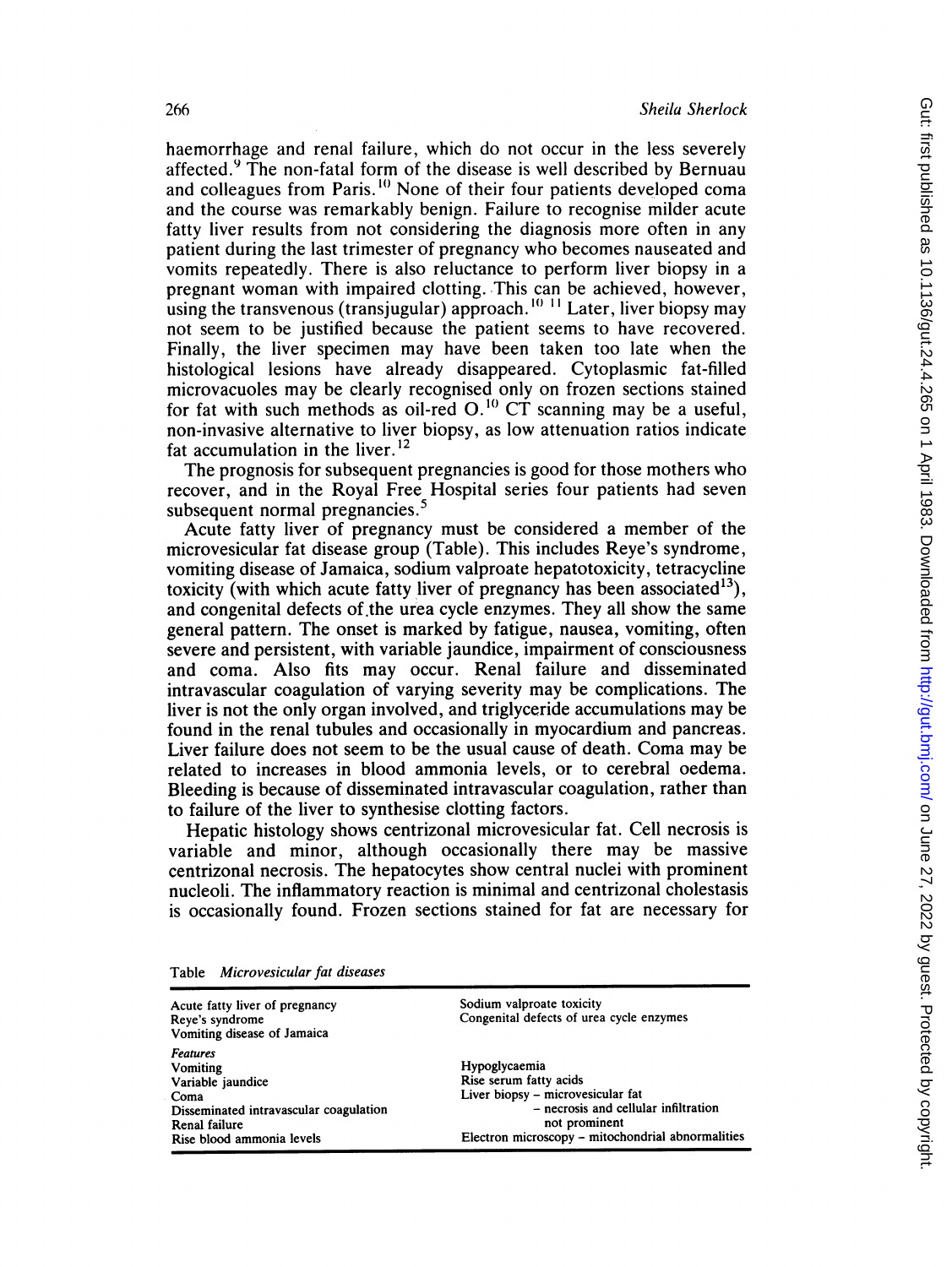diagnosis in mild cases., Electron microscopy shows that the mitochondria are swollen, pleomorphic and varying in shape.<sup>5 14 15</sup> The ribosomal pattern in the rough endoplasmic reticulum is also abnormal.

The diseases can be related to a widespread hepatic metabolic disturbance, particularly involving mitochondria and ribosomes.<sup>16</sup> Blood ammonia levels are raised, and citrulline values low. This can be related to reduction of hepatic mitochondrial Krebs cycle enzymes which have been shown to be reduced in both fatty liver of pregnancy<sup>15</sup> and Reye's syndrome.<sup>17</sup> The aminoacid profile shows high glutamine, alanine, and lysine levels in both fatty liver of pregnancy<sup>5</sup> and in Reye's syndrome.<sup>18</sup>

Hypoglycaemia is frequent, and has been described in acute fatty liver of pregnancy,<sup>19</sup> in Reye's syndrome,<sup>20</sup> in the vomiting disease of Jamaica,<sup>21</sup> and with sodium valproate hepatotoxicity.<sup>22</sup> The citric acid cycle enzymes also reside in the mitochondria and inhibition of this glycolytic system may contribute to the low blood glucose.<sup>23</sup> Hypoglycaemia may also reflect fall in ribosomal glucose 6-phosphatase function.

The accumulation of triglycerides within hepatocytes is the hallmark of this group of diseases. It reflects interference with the exit of lipid from the liver through depression of synthesis of the apoprotein of very low density lipoproteins. Mitochondrial injury would also depress oxidation of fatty acids. A block in the beta oxidation of fatty acids has indeed been shown in the liver of patients with Reye's syndrome.<sup>24</sup> Plasma free fatty acids are increased in Reye's syndrome; the activated form of the long chain fatty acids in the liver, the coenzyme A (co A) esters, exert inhibitory effects on mitochondrial function.<sup>25</sup>

Young people are predominantly affected in Reye's disease, the vomiting disease of Jamaica, and in congenital defects of urea cycle enzymes. Patients with acute fatty liver of pregnancy are usually reasonably young. Adverse hepatic effects of sodium valproate are roughly twice as frequent in children than in adults.<sup>26</sup> This seems to be the only drug-related liver injury to affect children. This has led to the hypothesis that all these diseases primarily affect patients having an underlying defect in fatty acid metabolising enzymes.<sup>27</sup>

The mode of initiation of these microvesicular fat diseases is diverse and in most instances not fully understood. Viral, toxic, and nutritional factors have been implicated. Virus infections have been particularly associated with Reye's syndrome where an acute respiratory infection often precedes the acute episode. This has also been described for acute fatty liver of pregnancy.<sup>28</sup> In the case of Reye's syndrome, at least 19 different viral agents, influenza B and varicella being the most frequent, may cause the prodromal illness. The viral-host interaction is said to be modified by some exogenous agent. In the case of Reye's syndrome, this may be salicylates given to the child with a respiratory infection.<sup>29</sup> In one study  $97\%$  of 98 children with Reye's syndrome had taken aspirin in the week before admission, compared with 71% of controls. Insecticides have also been incriminated in Reye's syndrome and it has been suggested that those carrying insecticides in their fatty tissue may have an enhanced response to a virus.<sup>30</sup> Aflatoxin has also been suggested as the synergistic toxin, but there is little evidence to support this view.<sup>31</sup> Large doses of intravenous tetracycline, a known inhibitor of protein synthesis, have been associated with acute fatty liver of pregnancy.<sup>13</sup> In vomiting disease of Jamaica, the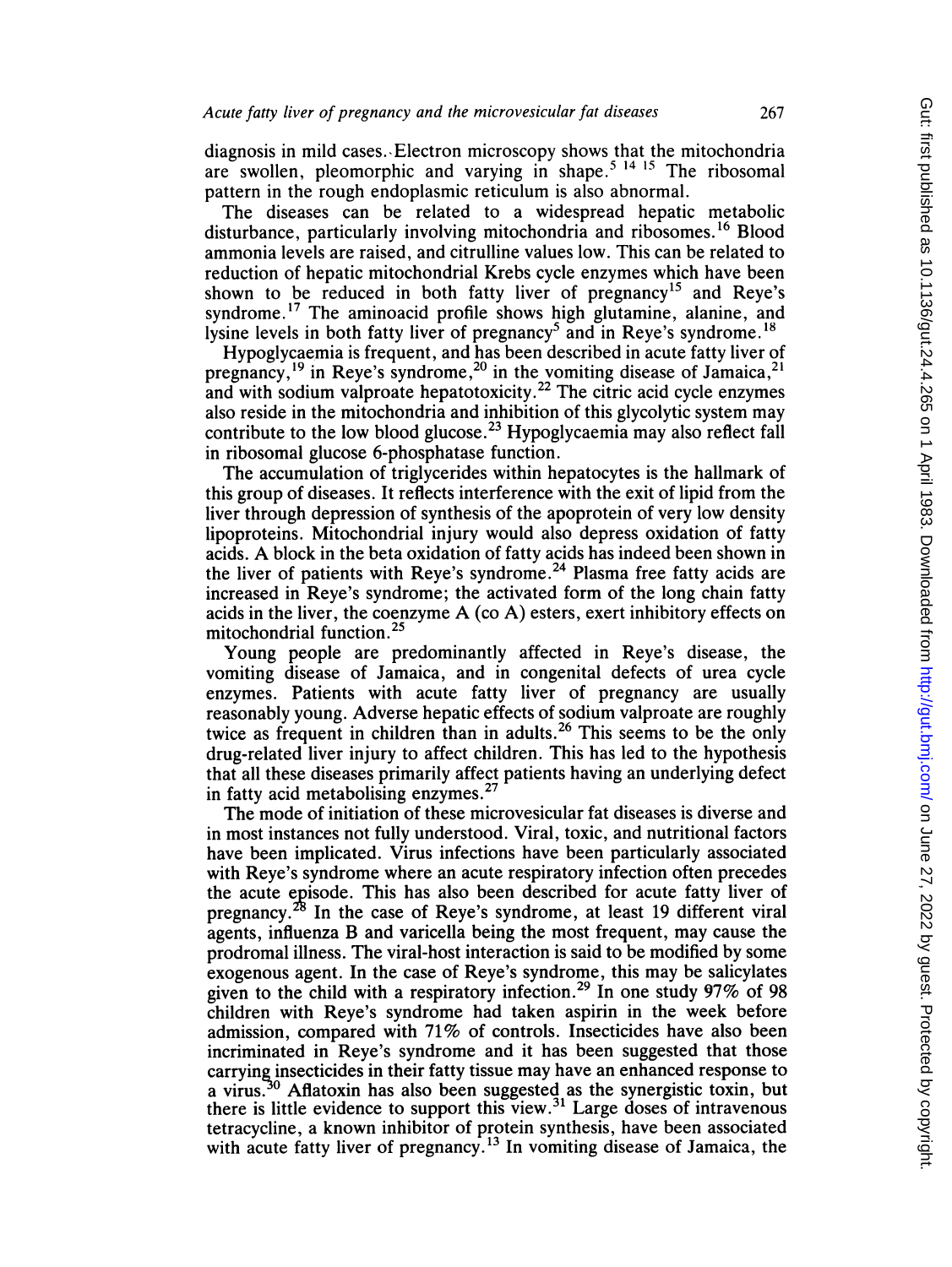injurious agent is hypoglycin A derived from Ackee apples, which is converted to a toxic metabolite.2'

Perhaps the most exciting mechanism is that postulated for sodium valproate hepatoxicity.<sup>22</sup> The reaction to this anticonvulsant usually develops within six months of starting the drug. The microvacuolar steatosis is said to be caused by oxidation of the valproate, with ensuing production of toxic metabolites that are structurally related to the hepatotoxic 4-pentenoic acid<sup>32</sup> and to the metabolites of hypoglycin A that have been incriminated in Jamaican vomiting sickness.<sup>21</sup>

Nutritional factors are even less clearly defined, although any agent injurious to the hepatocyte would be expected to be more harmful in the protein depleted. Similar hepatic lesions are seen in experimental animals given substances such as ethionine which depress protein anabolism, or on diets deficient in essential amino acids. Intravenous tetracycline is said to be particularly dangerous in those with severe malnutrition.

These microvesicular fat diseases have been gathered together using the histological appearances of small droplet fat in the hepatocyte as the criterion for diagnosis. It is realised that not all patients will show every feature described for the group as a whole (Table). The classification has been made in the hope that recognition will encourage research into mechanisms. In particular, in future, it may become possible to identify those at risk of developing such diseases as acute fatty liver of pregnancy, Reye's syndrome, and those reacting abnormally to drugs such as sodium valproate.

SHEILA SHERLOCK

Department of Medicine Royal Free Hospital School of Medicine London

## References

- 1 Tarnier. Note sur l'etat graisseux du foie dans la fièvre puérperale. C R Soc Biol (Paris) 1857; 3: 209-14.
- 2 Stander H, Cadden J. Acute yellow atrophy of the liver in pregnancy. Am J Obstet Gynecol 1934; 28: 61-9.
- 3 Sheehan H. The pathology of acute yellow atrophy and delayed chloroform poisoning. J Obstet Gynaec Br Empire 1940; 47: 49-62.
- <sup>4</sup> Sheehan H. Jaundice in pregnancy. Am <sup>J</sup> Obstet Gynecol 1961; 81: 427-40.
- <sup>5</sup> Burroughs AK, Ng SH, Dojcinov DM, Scheuer PJ, Sherlock S. Idiopathic acute fatty liver of pregnancy in  $12$  patients.  $Q$  J Med 1982; 51: 481-97.
- 6 Varner M, Rinderknechnt N. Acute fatty metamorphosis of pregnancy a maternal mortality and literature review. *J Reprod Med* 1980; 24: 177–80.
- 7 Scully RE, Galdabini JJ, McNeely BU. Weekly clinicopathological exercises. N Engl J Med 1981; 304: 216-24.
- <sup>8</sup> Hatfield AK, Stein JH, Greenberger NJ, Abernethy RW, Ferris TF. Idiopathic acute fatty liver of pregnancy: death from extrahepatic manifestations. Am J Dig Dis 1972; 17: 167-78.
- 9 Bernuau J, Degott C, Nouel 0, Rueff B, Benhamou JP. Non-fatal acute fatty liver of pregnancy. Gut 1982; 24: 340-4.
- 10 Lebrec D, Goldfarb G, Degott C et al. Transvenous liver biopsy. An experience based on 1000 hepatic tissue samplings with this procedure. Gastroenterology 1982; 83: 338-40.
- <sup>11</sup> Bydder GM, Kreel L, Chapman RWG, Harry D, Sherlock S. Accuracy of computed tomography in diagnosis of fatty liver. Br Med J 1980; 281: 1042-4.